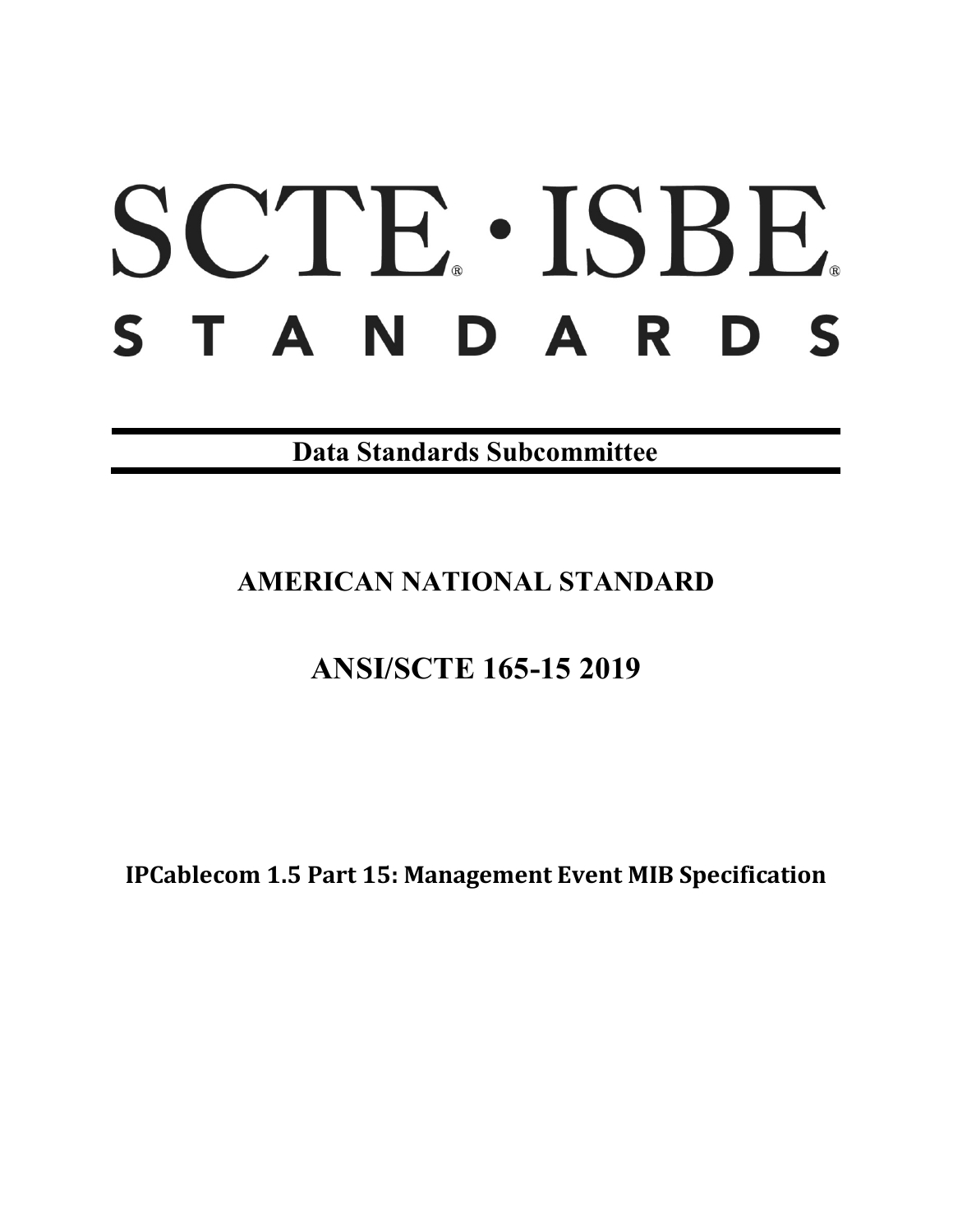## **NOTICE**

The Society of Cable Telecommunications Engineers (SCTE) / International Society of Broadband Experts (ISBE) Standards and Operational Practices (hereafter called "documents") are intended to serve the public interest by providing specifications, test methods and procedures that promote uniformity of product, interchangeability, best practices and ultimately the long-term reliability of broadband communications facilities. These documents shall not in any way preclude any member or non-member of SCTE•ISBE from manufacturing or selling products not conforming to such documents, nor shall the existence of such standards preclude their voluntary use by those other than SCTE•ISBE members.

SCTE•ISBE assumes no obligations or liability whatsoever to any party who may adopt the documents. Such adopting party assumes all risks associated with adoption of these documents, and accepts full responsibility for any damage and/or claims arising from the adoption of such documents.

Attention is called to the possibility that implementation of this document may require the use of subject matter covered by patent rights. By publication of this document, no position is taken with respect to the existence or validity of any patent rights in connection therewith. SCTE•ISBE shall not be responsible for identifying patents for which a license may be required or for conducting inquiries into the legal validity or scope of those patents that are brought to its attention.

Patent holders who believe that they hold patents which are essential to the implementation of this document have been requested to provide information about those patents and any related licensing terms and conditions. Any such declarations made before or after publication of this document are available on the SCTE•ISBE web site at [http://www.scte.org.](http://www.scte.org/)

#### All Rights Reserved

#### © Society of Cable Telecommunications Engineers, Inc. 2019 140 Philips Road Exton, PA 19341

Note: DOCSIS® and PacketCable™ are registered trademarks of Cable Television Laboratories, Inc., and are used in this document with permission.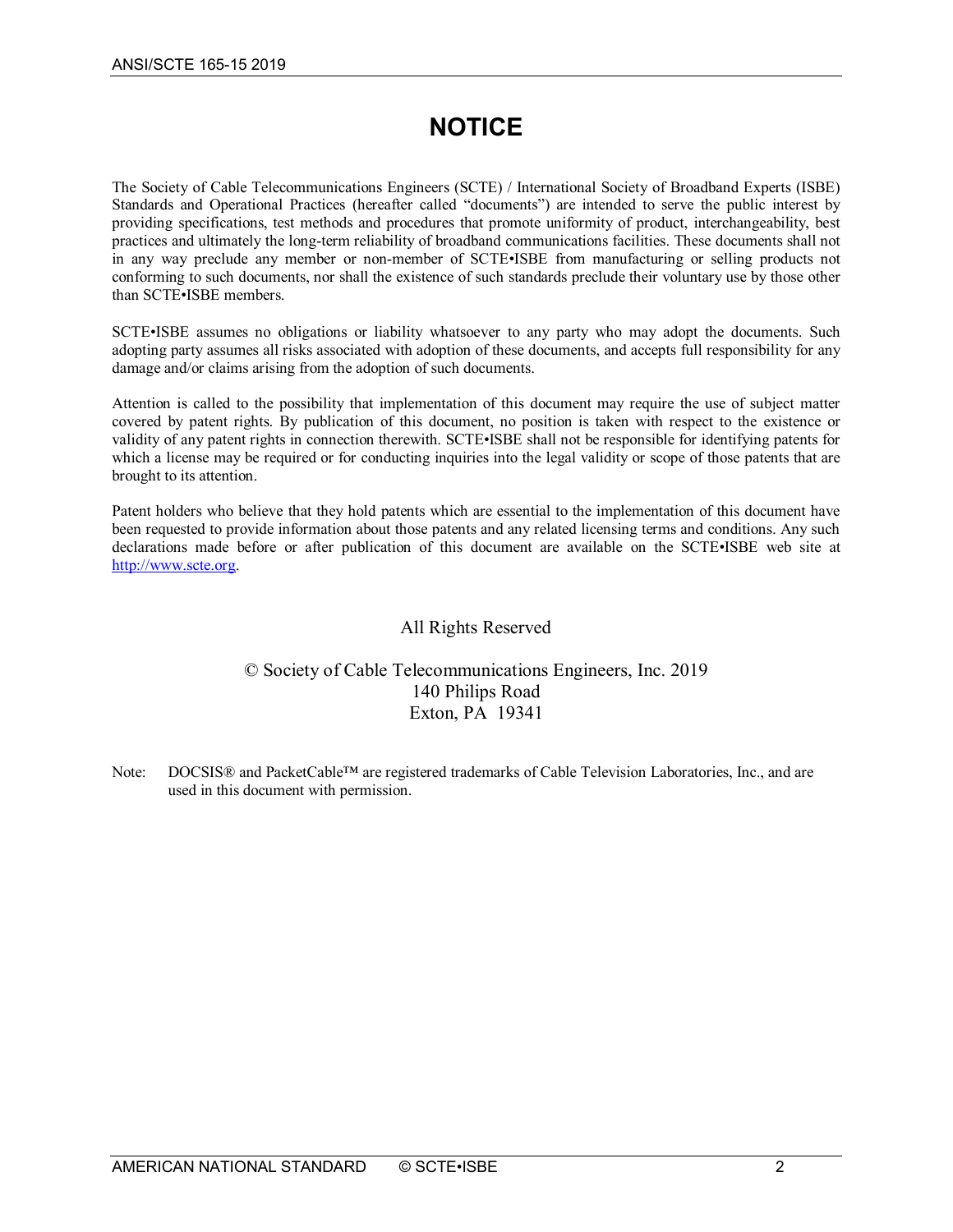# **Table of Contents**

| $\mathbf{1}$ |                |  |  |
|--------------|----------------|--|--|
|              | 1 <sub>1</sub> |  |  |
|              | 1.2<br>1.3     |  |  |
|              | 1.4            |  |  |
|              | $\mathcal{P}$  |  |  |
|              | 2.1            |  |  |
|              | 2.2            |  |  |
| $\mathbf{3}$ |                |  |  |
| 4            |                |  |  |
| 5            |                |  |  |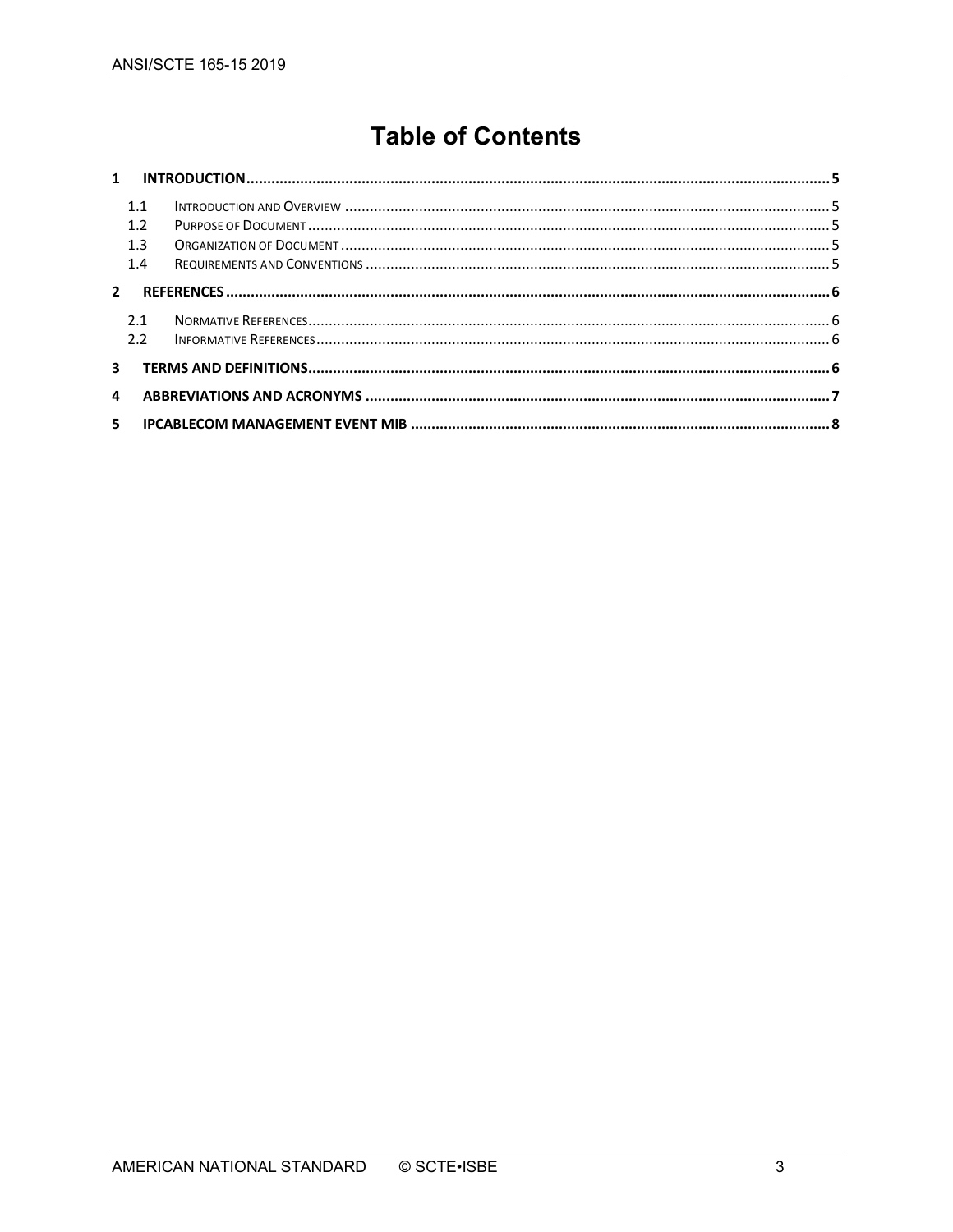This page intentionally left blank.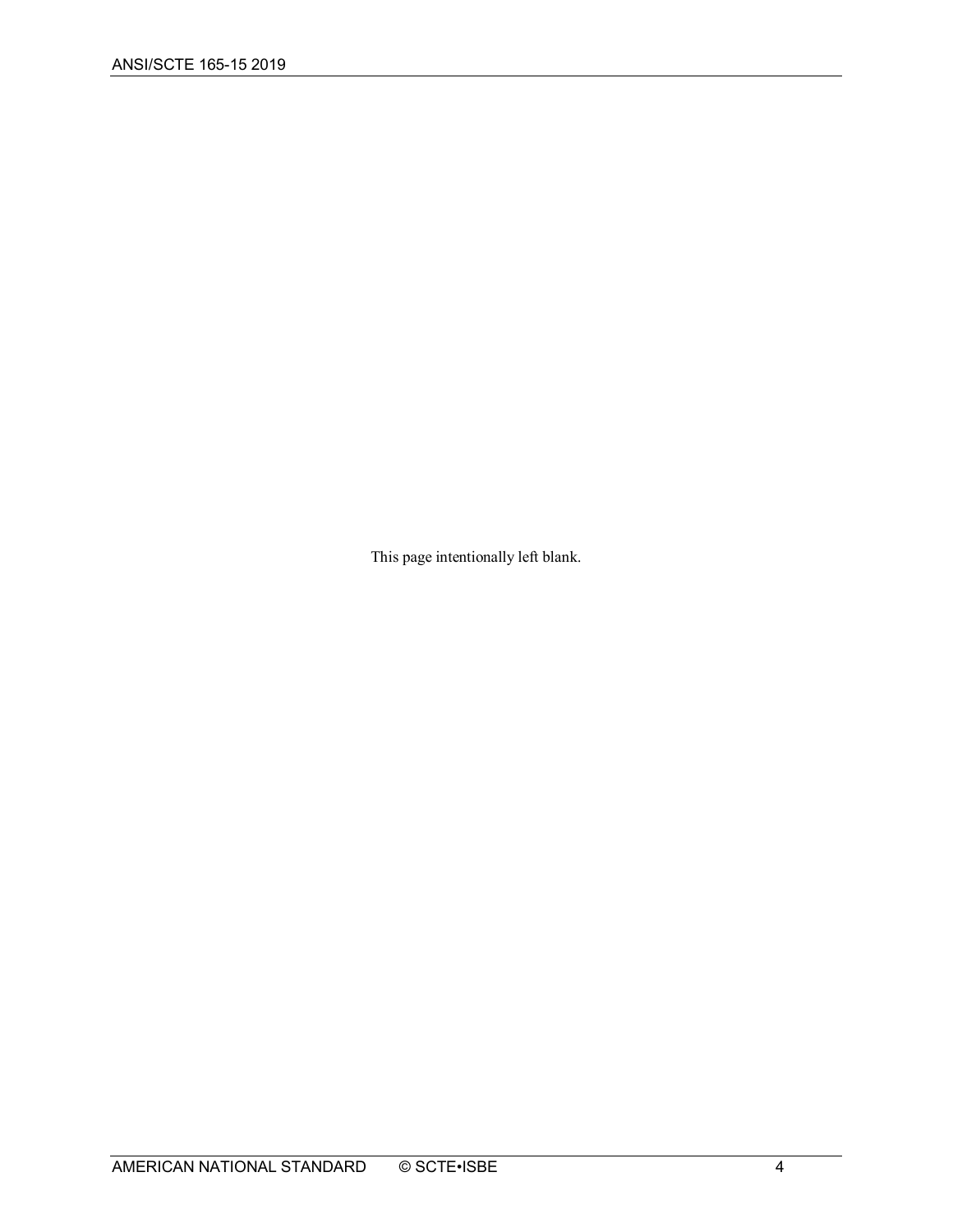## <span id="page-4-0"></span>**1 INTRODUCTION**

#### <span id="page-4-1"></span>**1.1 Introduction and Overview**

The Management Event MIB provides a common data and format definition for events (informative, alarm, etc.). It also specifies by what means events are transmitted. Use of a common event mechanism facilitates management of the MTA in a multi-vendor environment and provides a standard means to implement IPCablecom specified events.

#### <span id="page-4-2"></span>**1.2 Purpose of Document**

This document describes an SNMP MIB in SMIv2, to support the management event mechanism as described in [\[1\].](#page-5-4) It is intended to be implemented in the MTA and management devices.

#### <span id="page-4-3"></span>**1.3 Organization of Document**

The Management Event MIB defined in this document provides a set of objects required for the management of IPCablecom compliant MultiMedia Terminal Adapter (MTA) devices. The mechanisms to control the event reporting are defined in this specification.

| pktcDevEventControl      | Management information that controls the event reporting                                      |
|--------------------------|-----------------------------------------------------------------------------------------------|
| pktcDevEventConfig       | Management information that configures the reporting of the various programmable<br>events    |
| pktcDevEventThrottle     | Management information that configures the event throttling control                           |
| pktcDevEventLocal        | Management information that configures that allows the retrieval of events via<br><b>SNMP</b> |
| pktcDevEventNotify       | Management information that specifies the information sent in traps and informs               |
| pktcDevEventNotification | Management information that defines the trap and inform messages                              |

This MIB is structured as six groups:

#### <span id="page-4-4"></span>**1.4 Requirements and Conventions**

Throughout this document, the words that are used to define the significance of particular requirements are capitalized. These words are:

| "MUST"       | This word or the adjective "REQUIRED" means that the item is an absolute<br>requirement of this specification.                                                                                                                                                                              |
|--------------|---------------------------------------------------------------------------------------------------------------------------------------------------------------------------------------------------------------------------------------------------------------------------------------------|
| "MUST NOT"   | This phrase means that the item is an absolute prohibition of this specification.                                                                                                                                                                                                           |
| "SHOULD"     | This word or the adjective "RECOMMENDED" means that there may exist valid<br>reasons in particular circumstances to ignore this item, but the full implications should<br>be understood and the case carefully weighed before choosing a different course.                                  |
| "SHOULD NOT" | This phrase means that there may exist valid reasons in particular circumstances when<br>the listed behavior is acceptable or event useful, but the full implications should be<br>understood and the case carefully weighed before implementing any behavior<br>described with this label. |
| "MAY"        | This word or the adjective "OPTIONAL" means that this item is truly optional. One<br>vendor may choose to include the item because a particular marketplace requires it or<br>because it enhances the product, for example; another vendor may omit the same item.                          |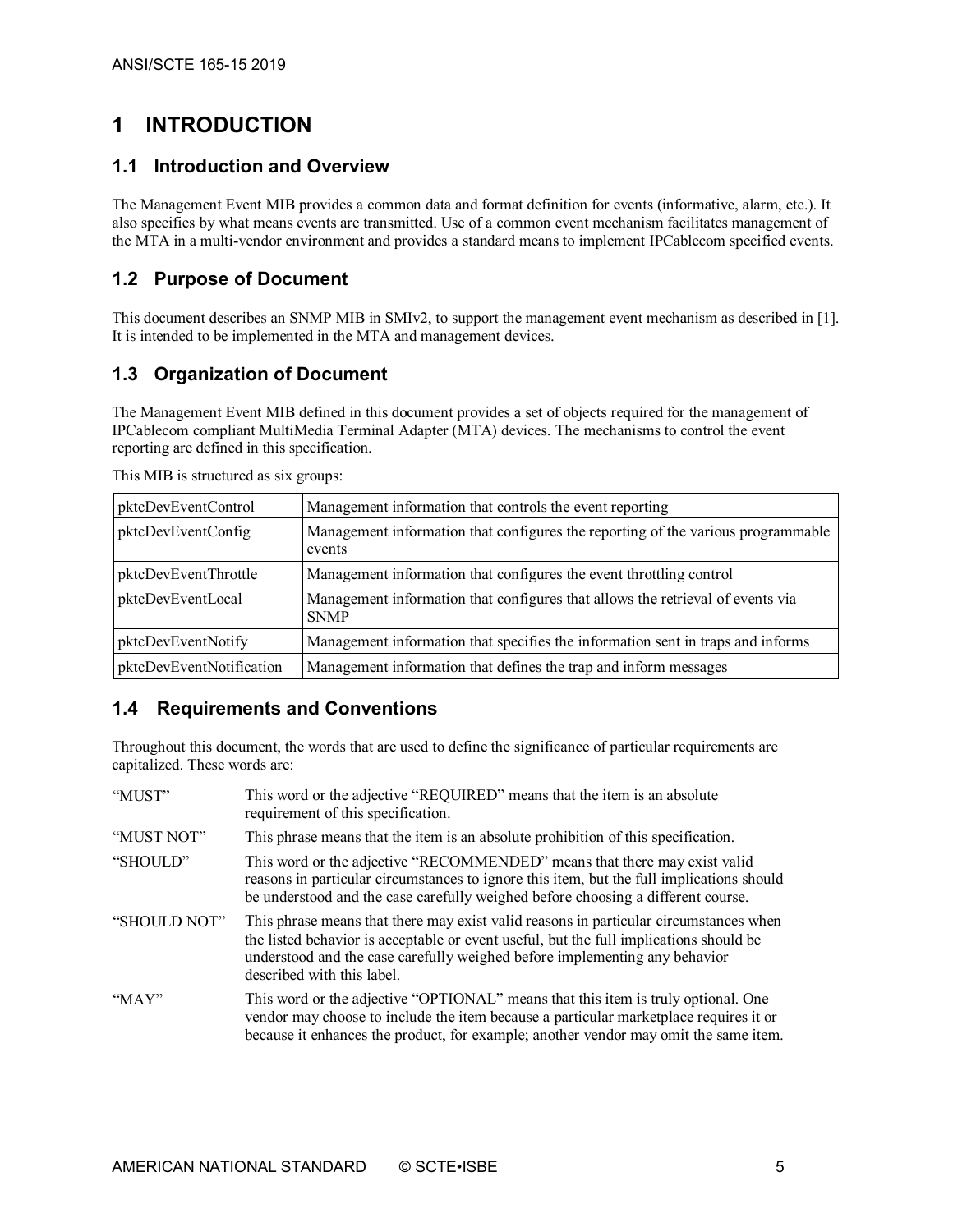## <span id="page-5-0"></span>**2 REFERENCES**

The following documents contain provisions which, through reference in this text, constitute provisions of this standard. At the time of Subcommittee approval, the editions indicated were valid. All documents are subject to revision, and while parties to agreement based on this standard are encouraged to investigate the possibility of applying the most recent editions of the documents listed below, they are reminded that newer editions of those documents might not be compatible with the referenced version.

#### <span id="page-5-1"></span>**2.1 Normative References**

In order to claim compliance with this standard, it is necessary to conform to the following standards and other works as indicated, in addition to the other requirements of this standard. Intellectual property rights may be required to implement these references.

- <span id="page-5-4"></span>[1] ANSI/SCTE 165-16 2016, IPCablecom 1.5 Part 16: Management Event Mechanism Specification
- [2] IETF RFC 1034/STD0013, Domain names concepts and facilities, November, 1987.
- [3] IETF RFC 2578/STD0058, Structure of Management Information Version 2 (SMIv2), April 1999.
- [4] IETF RFC 2579, Textual Conventions for SMIv2, April 1999.
- [5] IETF RFC 2580/STD0058, Conformance Statements for SMIv2, April 1999.
- [6] IETF RFC 3550, RTP: A Transport Protocol for Real-Time Applications, July 2003.
- [7] ANSI/SCTE 165-05 2016, IPCablecom 1.5 Part 5: MTA Device Provisioning.

#### <span id="page-5-2"></span>**2.2 Informative References**

The following documents may provide valuable information to the reader but are not required when complying with this standard.

- [8] ANSI/SCTE 167-07 2019, IPCablecom 1.5 Part 7: MTA MIB.
- [9] ANSI/SCTE 165-08 2019, IPCablecom 1.5 Part 8: Signaling MIB.
- [10] ANSI/SCTE 165-03 2016, IPCablecom 1.5 Part 3: Network-Based Call Signaling Protocol.
- [11] ANSI/SCTE 165-10 2009, IPCablecom 1.5 Part 10: Security.

### <span id="page-5-3"></span>**3 TERMS AND DEFINITIONS**

This IPCablecom document uses the following terms and definitions:

**Endpoint** A Terminal, Gateway, or MCU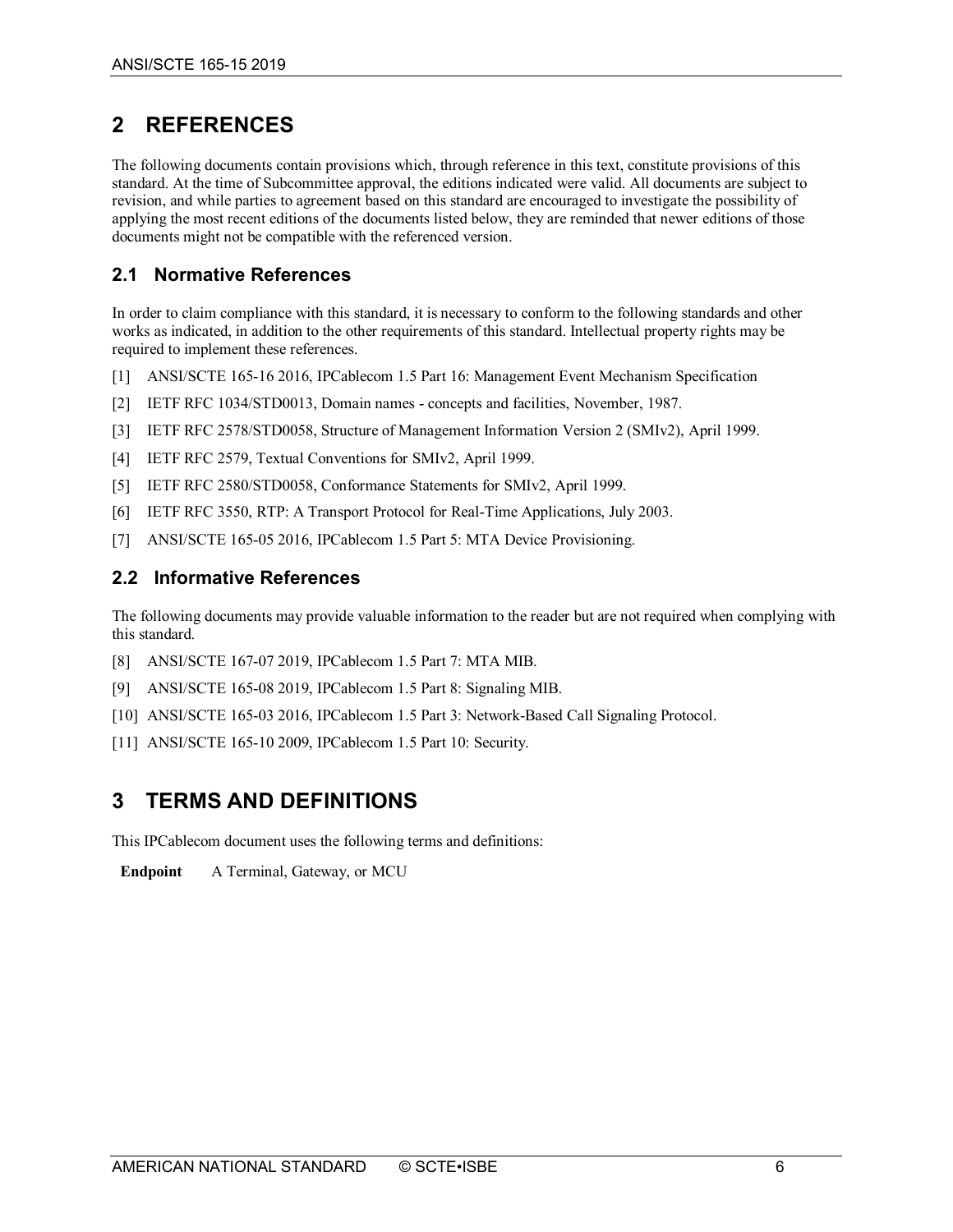## <span id="page-6-0"></span>**4 ABBREVIATIONS AND ACRONYMS**

This IPCablecom document uses the following abbreviations:

| <b>E-MTA</b> | Embedded MTA – a single node which contains both an MTA and a cable modem.                                                              |
|--------------|-----------------------------------------------------------------------------------------------------------------------------------------|
| <b>FQDN</b>  | Fully Qualified Domain Name. Refer to IETF RFC 1594 for details.                                                                        |
| <b>IANA</b>  | Internet Assigned Numbered Authority. See www.ietf.org for details.                                                                     |
| <b>IETF</b>  | Internet Engineering Task Force. A body responsible, among other things, for developing<br>standards used in the Internet.              |
| IP           | Internet Protocol. An Internet network-layer protocol.                                                                                  |
| <b>MAC</b>   | Media Access Control. It is a sublayer of the Data Link Layer. It normally runs directly over the<br>physical layer.                    |
| <b>MTA</b>   | Multimedia Terminal Adapter.                                                                                                            |
| <b>OSS</b>   | Operations Systems Support. The back office software used for configuration, performance, fault,<br>accounting and security management. |
| <b>SNMP</b>  | Simple Network Management Protocol.                                                                                                     |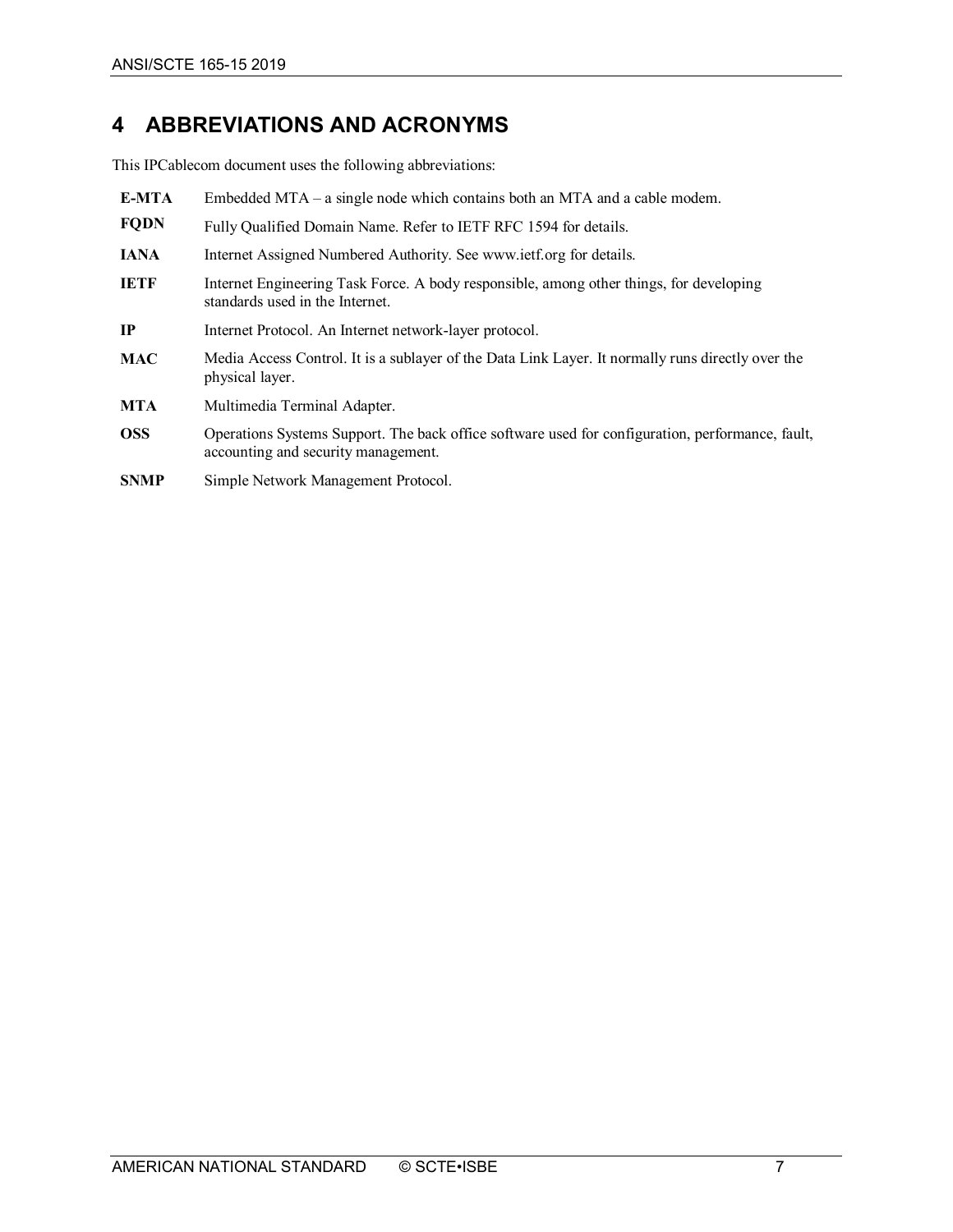#### <span id="page-7-0"></span>**5 IPCABLECOM MANAGEMENT EVENT MIB**

The IPCablecom 1.5 Management Event MIB MUST be implemented as defined below.

```
PKTC-EVENT-MIB DEFINITIONS ::= BEGIN 
IMPORTS 
     MODULE-IDENTITY, 
     OBJECT-TYPE, 
     Unsigned32, 
    NOTIFICATION-TYPE,<br>BITS
     BITS FROM SNMPv2-SMI
                                         FROM SNMPv2-TC<br>FROM CLAB-DEF-MIB
    clabProjPacketCable<br>SnmpAdminString
                                         FROM SNMP-FRAMEWORK-MIB
     OBJECT-GROUP,
     MODULE-COMPLIANCE,
    NOTIFICATION-GROUP FROM SNMPv2-CONF<br>ifPhysAddress FROM IF-MIB
    ifPhysAddress
     InetAddressType,
    InetAddress,<br>InetPortNumber
                                          FROM INET-ADDRESS-MIB ;
pktcEventMib MODULE-IDENTITY
    LAST-UPDATED "2005081200002" -- August 12, 2005<br>ORGANIZATION "Cable Television Laboratories, In
                    "Cable Television Laboratories, Inc"
     CONTACT-INFO
               "Sumanth Channabasappa
              Postal: Cable Television Laboratories, Inc.
                        858 Coal Creek Circle
                       Louisville, Colorado 80027
                       U.S.A.
             Phone: +1 303-661-9100<br>Fax: +1 303-661-9199
                       Fax: +1 303-661-9199
              E-mail: mibs@cablelabs.com"
     DESCRIPTION
               "This MIB module supplies the basic management objects 
              for event reporting
              Acknowledgements:
                Eugene Nechamkin - Broadcom Corp<br>John Berg - CableLabs, In
                 John Berg - CableLabs, Inc.
                Kevin Marez - Motorola, Inc.<br>Satish Kumar - Texas Instrume
                Satish Kumar - Texas Instruments<br>Venkatesh Sunkad - CableLabs, Inc."
                                          - CableLabs, Inc."
     ::= { clabProjPacketCable 3 }
-- pktcDevEventControl OBJECT IDENTIFIER ::= { pktcEventMib 1 } 
    pktcDevEventThrottle OBJECT IDENTIFIER ::= { pktcEventMib 2 } pktcDevEventStatus OBJECT IDENTIFIER ::= { pktcEventMib 3 }
 pktcDevEventStatus OBJECT IDENTIFIER ::= { pktcEventMib 3 } 
 pktcDevEventDescr OBJECT IDENTIFIER ::= { pktcEventMib 4 } 
 pktcDevEventLog OBJECT IDENTIFIER ::= { pktcEventMib 5 } 
     pktcDevEvNotification OBJECT IDENTIFIER ::= { pktcEventMib 6 } 
 -- 
    --- 
          Event Reporting control objects
 --- 
pktcDevEvControl OBJECT-TYPE
    SYNTAX BITS {
```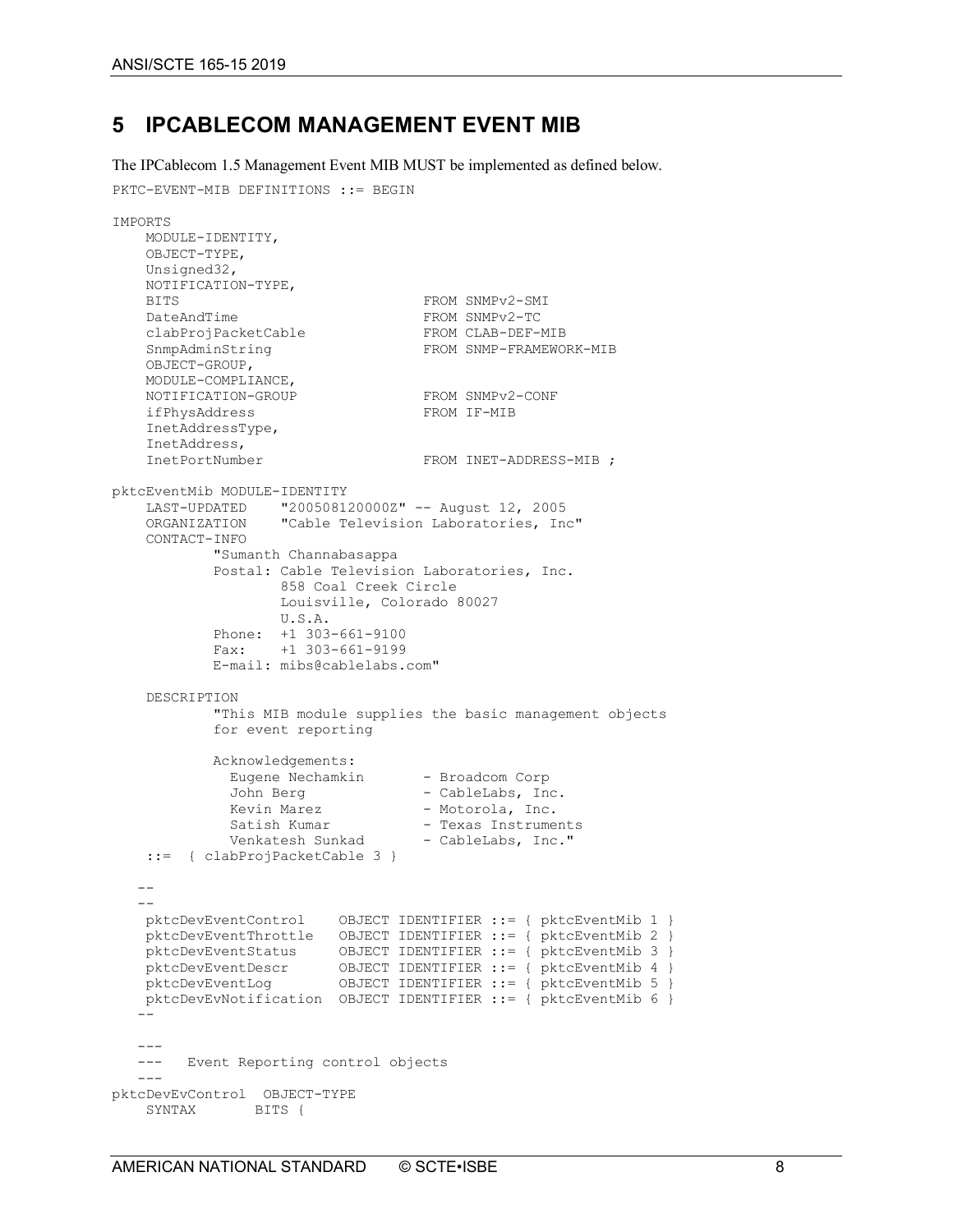```
 resetEventLogTable(0),
                 resetEventDescrTable(1)<br>} MAX-ACCESS read-w
                      MAX-ACCESS read-write
     STATUS current 
     DESCRIPTION 
              "This MIB object defines the actions related to the event 
              log configuration. 
              The MTA MUST take the appropriate action whenever 
              a bit is set to a value of '1'.
              Setting the resetEventLogTable(0) bit to
              a value of '1' clears the entire event log 
              (Deletes all entries in pktcDevEventLogTable). 
              Setting resetEventDescrTable(1) to a value of '1' 
              resets the pktcDevEventDescrTable to the
              factory default values.
              Setting a control bit to a value of '0' MUST not result in
             any action.
              Reading this MIB object MUST always return '00'."
     ::= { pktcDevEventControl 1 }
pktcDevEvSyslogAddressType OBJECT-TYPE 
               InetAddressType
    MAX-ACCESS read-write<br>STATUS current
                current
     DESCRIPTION 
              "This MIB Object defines the address type of the 
             Syslog server. 
             PacketCable devices implementing this MIB MUST 
              support an InetAddressType of ipv4(1).
             PacketCable devices MAY optionally implement other 
             address types.
              If an unsupported InetAddressType is used to set 
              this object, the PacketCable device MUST reject it 
              and report an SNMP error stating 'wrong value'.
             If an SNMP SET results in a type that does not match
              the value contained in the MIB Object 
             pktcDevEvSyslogAddress, the PacketCable device MUST
             reject the SNMP SET with an 'inconsistent value' 
             error."
     ::= { pktcDevEventControl 2 }
pktcDevEvSyslogAddress OBJECT-TYPE
               InetAddress
    MAX-ACCESS read-write<br>STATUS current
                current.
     DESCRIPTION 
              "This MIB Object contains the IP address of the 
              Syslog server. If this is set to either 0.0.0.0 or
             255.255.255.255 the device MUST inhibit syslog
             transmission.
             The use of FQDNs is syntactically allowed, but 
             discouraged since a failure to resolve them in a 
              timely manner may leave the device without access to 
              the Syslog daemon during critical network events. 
             The type of address this object represents is defined 
             by the MIB Object pktDevEvSyslogAddressType.
```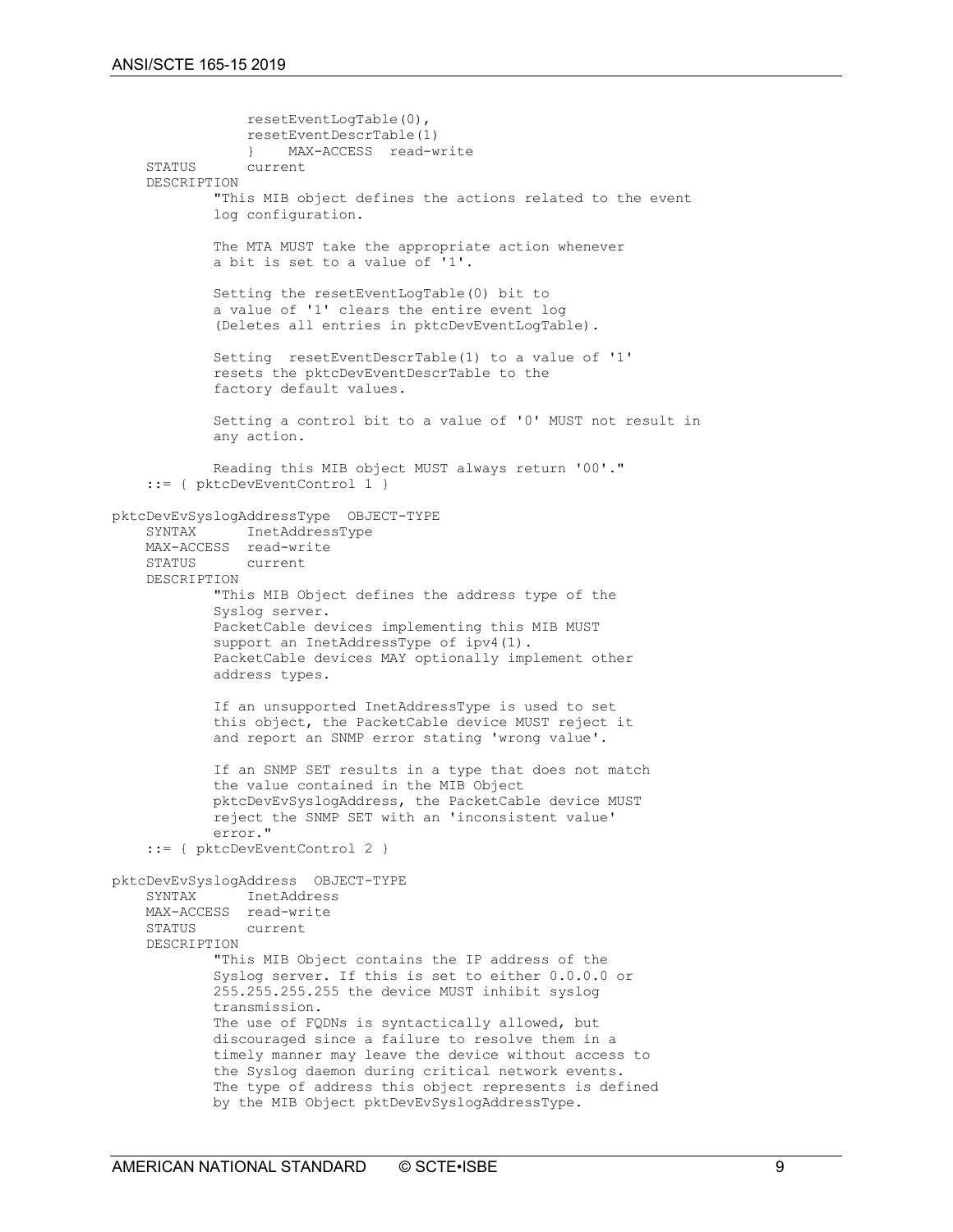```
 If an SNMP SET results in a type that does not match
             that indicated by the MIB Object 
             pktcDevEvSyslogAddressType, the PacketCable device MUST
             reject the SNMP SET with an 'inconsistent value' 
             error."
     ::= { pktcDevEventControl 3 } 
pktcDevEvSyslogUdpPort OBJECT-TYPE
               InetPortNumber
    MAX-ACCESS read-write<br>STATUS current
                current.
     DESCRIPTION
             "This MIB Object contains the UDP Port Number of the Syslog 
              Server. The PacketCable device must send the Syslog 
              messages to this port on the Syslog Server."
     DEFVAL { 514 }
     ::= { pktcDevEventControl 4 }
-- 
     Event throttling control
-- 
pktcDevEvThrottleAdminStatus OBJECT-TYPE
                INTEGER {
                 unconstrained(1),
                maintainBelowThreshold(2),
                 stopAtThreshold(3),
                inhibited(4)
 }
 MAX-ACCESS read-write
     STATUS current
     DESCRIPTION 
             "This MIB Object controls the throttling of the 
             transmitted messages upon generation of an event 
             (SNMP/Syslog).
             A value of unconstrained(1) causes event messages 
             to be transmitted without regard to the threshold 
             settings.
             A value of maintainBelowThreshold(2) causes event
             messages to be suppressed if the number of transmissions
             would otherwise exceed the threshold. 
             A value of stopAtThreshold(3) causes event message
             transmission to cease at the threshold, and not 
             resume until directed to do so.
             A value of inhibited(4) causes all event message 
             Transmission to be suppressed. 
             An event causing both an SNMP and a Syslog message
             is still treated as a single event.
             Writing to this object resets the thresholding state.
             Refer to MIB Objects pktcDevEvThrottleThreshold and 
             pktcDevEvThrottleInterval for information on throttling."
    DEFVAL { unconstrained }
     ::= { pktcDevEventThrottle 1 }
```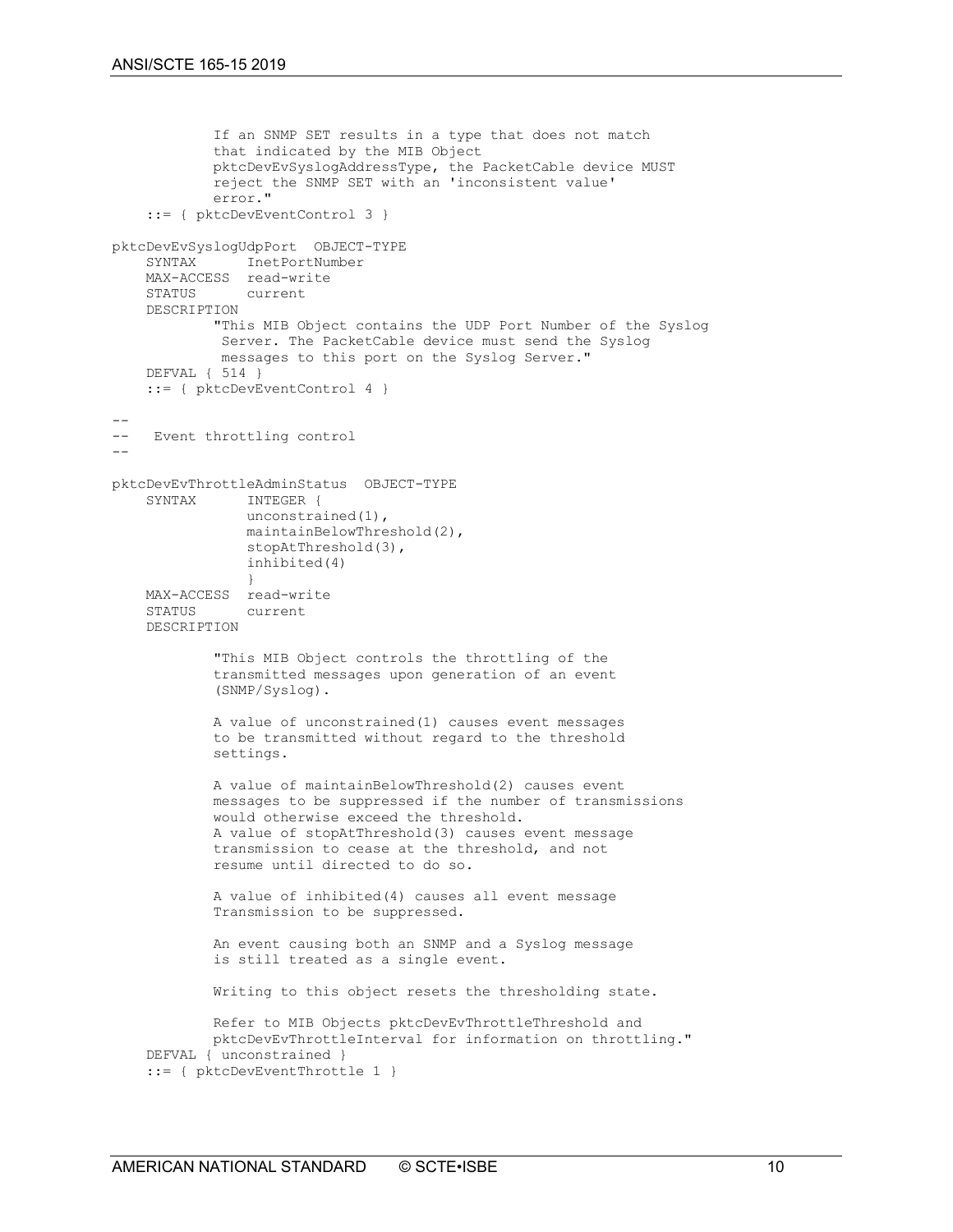#### ANSI/SCTE 165-15 2019

```
pktcDevEvThrottleThreshold OBJECT-TYPE
               Unsigned32
     MAX-ACCESS read-write
     STATUS current
     DESCRIPTION
             "This MIB Object contains the number of events per
             pktcDevEvThrottleInterval to be transmitted before
             throttling.
             An event causing both a SNMP and a syslog message is 
             still treated as a single event."
     DEFVAL { 2 } 
     ::= { pktcDevEventThrottle 2 }
pktcDevEvThrottleInterval OBJECT-TYPE
    SYNTAX Unsigned32<br>UNITS "seconds"
                "seconds"
     MAX-ACCESS read-write
                current
     DESCRIPTION 
             "This MIB Object contains the interval over which<br>the throttle threshold applies." DEFVAL \{ 1 \}the throttle threshold applies."
     ::= { pktcDevEventThrottle 3 } 
---
-- Status Reporting
---
pktcDevEvTransmissionStatus OBJECT-TYPE
     SYNTAX BITS {
                  syslogThrottled(0),
                  snmpThrottled(1),
                 validSyslogServerAbsent(2),
                  validSnmpManagerAbsent(3),
                 syslogTransmitError(4),
                  snmpTransmitError(5)
                 }
 MAX-ACCESS read-only
     STATUS current
     DESCRIPTION
              "This MIB Object reflects the status of the event 
              transmission.
             If a bit corresponding to a state is set to a value
             of:
                  '1', it indicates that the state is true
                 '0', it indicates that the state is false
              'Event throttling' is based on thresholds and the current
              setting of pktcDevEvThrottleAdminStatus.
              'Server/Manager' indicators must be based on the 
              availability of valid Syslog server/SNMP managers.
              'Transmit Errors' must only be used in cases where the 
             PacketCable Device can identify unavailable servers."
```

```
 ::= { pktcDevEventStatus 1 }
```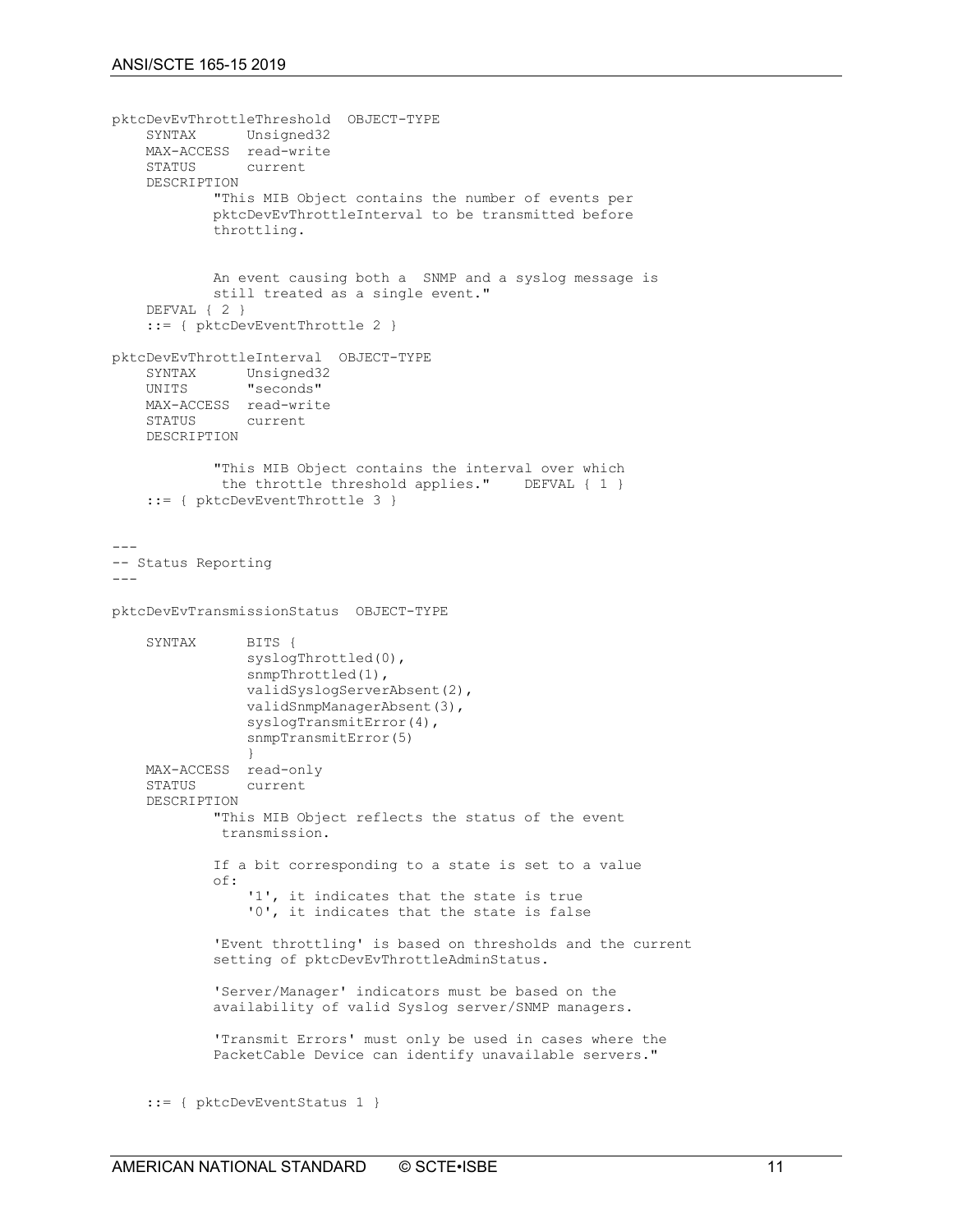```
---
-- Event Descriptions
--- 
pktcDevEventDescrTable OBJECT-TYPE
                SEQUENCE OF PktcDevEventDescrEntry
     MAX-ACCESS not-accessible
                 current
     DESCRIPTION
              "This MIB table contains all the possible events
              that can be generated by the device. This includes
              both PacketCable defined and vendor-specific events."
     ::= { pktcDevEventDescr 1 }
pktcDevEventDescrEntry OBJECT-TYPE
     SYNTAX PktcDevEventDescrEntry
    MAX-ACCESS not-accessible<br>STATUS current
                current
     DESCRIPTION
              "An entry in this table is created for each 
              event the PacketCable Device implementing this
              MIB is capable of reporting."
     INDEX { pktcDevEventDescrId, pktcDevEventDescrEnterprise }
     ::= { pktcDevEventDescrTable 1 }
PktcDevEventDescrEntry::= SEQUENCE {
     pktcDevEventDescrId Unsigned32,
    pktcDevEventDescrEnterprise Unsigned<br>22, pktcDevEventDescrFacility INTEGER,
    pktcDevEventDescrFacility INTEGER,<br>pktcDevEventDescrLevel INTEGER,
    pktcDevEventDescrLevel
    pktcDevEventDescrReporting BITS,<br>pktcDevEventDescrText SnmpAdminString
    pktcDevEventDescrText
 } 
pktcDevEventDescrId OBJECT-TYPE
              Unsigned32
    MAX-ACCESS not-accessible<br>STATUS current
                 current
     DESCRIPTION
              "This MIB Object contains the event identifier for the 
              specific event to which the priority and display
              strings belong. 
              The event identifier can either be PacketCable defined
              or vendor-specific."
     ::= { pktcDevEventDescrEntry 1 }
pktcDevEventDescrEnterprise OBJECT-TYPE
               Unsigned32
    MAX-ACCESS read-only<br>STATUS current
                 current
     DESCRIPTION 
              "This MIB Object provides the IANA enterprise number of
              the Organization defining the event. Thus, all PacketCable
              defined events will contain the CableLabs IANA enterprise
              number and for vendor-specific events it will contain
              the IANA enterprise number of the defining organization."
     ::= { pktcDevEventDescrEntry 2 }
```
pktcDevEventDescrFacility OBJECT-TYPE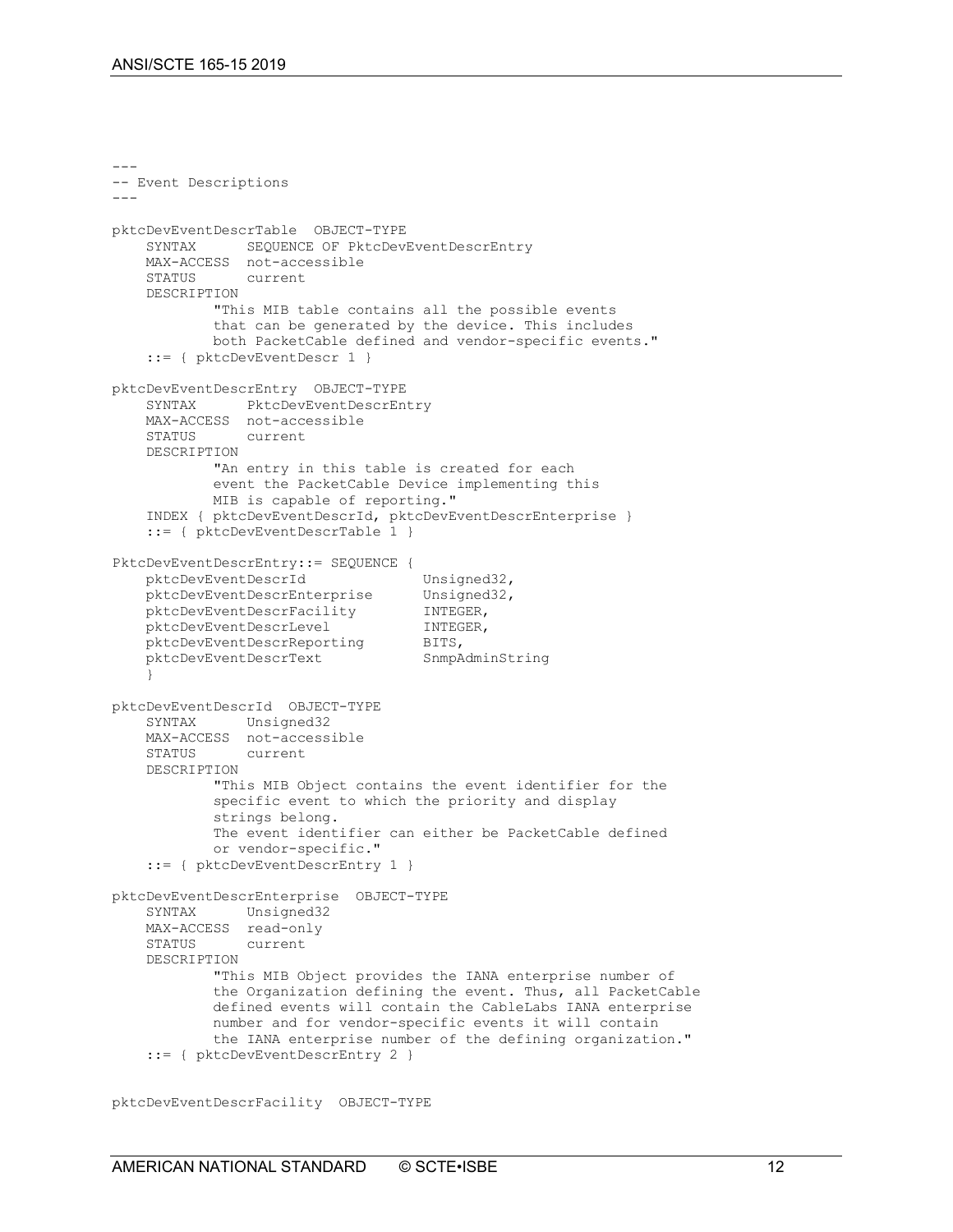```
SYNTAX INTEGER {
                    kernel(0), 
                    user(1), 
                   mail(2),
                   daemon(3),
                   auth(4),
                    syslog(5), 
                   lpr(6),
                    news(7), 
                   uucp(8), 
                    cron(9), 
                   authPriv(10),
                    ftp(11),
                   ntp(12),
                    security(13),
                   console(14), 
                    clockDaemon(15),
                   local0(16),
                   local1(17),
                   local2(18),
                    local3(19),
                   local4(20),
                    local5(21),
                   local6(22),
                    local7(23) 
                    }
 MAX-ACCESS read-only
      STATUS current
      DESCRIPTION
               "This MIB Object contains the facility 
                for the event. 
               For PacketCable events this MUST be set to
               local0(16)."
      ::= { pktcDevEventDescrEntry 3 }
pktcDevEventDescrLevel OBJECT-TYPE
                   INTEGER {
                   emergency(0),
                   alert(1),
                    critical(2), 
                   error(3), 
                    warning(4), 
                   notice(5),
                   info(6),
                   debug(7) 
 } 
 MAX-ACCESS read-write
      STATUS current
      DESCRIPTION
                "This MIB Object contains the priority level that 
                is controlled by this entry. 
               The levels are described as:
              emergency(0) - A condition that makes the system unusable.<br>alert(1) - A service-affecting condition for which
                              - A service-affecting condition for which
                                 immediate action must be taken.
              critical(2) - A service-affecting critical condition.<br>error(3) - An error condition.
              error(3) - An error condition.<br>warning(4) - A warning condition
              warning(4) - A warning condition.<br>notice(5) - A normal but signifi
              notice(5) - A normal but significant condition.<br>info(6) - An informational message.
              info(6) - An informational message.<br>debug(7) - A debug message."
                              - A debug message."
      ::= { pktcDevEventDescrEntry 4 }
```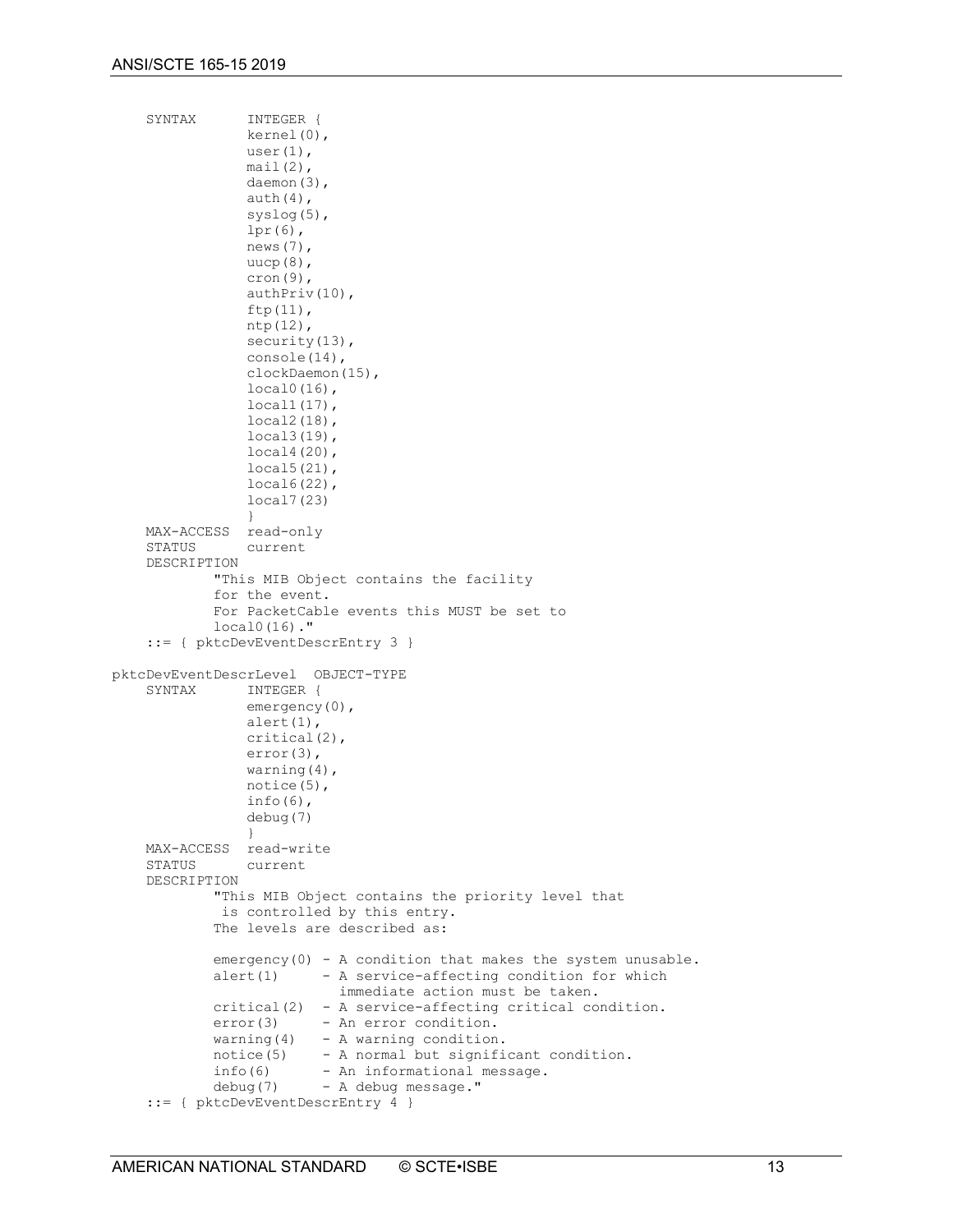```
pktcDevEventDescrReporting OBJECT-TYPE
    SYNTAX
                local(0),
                 syslog(1),
                snmpTrap(2),
                 snmpInform(3)
                 }
     MAX-ACCESS read-write
                current
     DESCRIPTION
             "This MIB Object defines the action to be taken on 
             occurrence of this event class. 
             Setting a bit to a value of '1' indicates that the
             corresponding action will be taken upon occurrence of
             this event, provided the required parameters are present.
             (e.g.: Syslog Server for Syslog messages, SNMP targets for
             SNMP traps and SNMP INFORMs etc). If none of the bits 
             are set then no action is taken upon occurrence of the
             event.
              The default value of this MIB Object is dependent on the 
              value of the MIB Object 'pktcDevEventDescrLevel', for the
              corresponding event.
             For the following values of 'pktcDevEventDescrLevel':
               emergency(0), alert(1), critical(2) and error(3),
             the PacketCable device MUST set the bits for local(0), 
             syslog(1) and snmpInform(3) to a value of '1' and the rest 
             to a value of '0'.
             For all the remaining values of 'pktcDevEventDescrLevel', 
             the PacketCable device MUST set the bits for local(0) and 
             syslog(1) to a value of '1' and the rest to a value of 
             '0'."
     ::= { pktcDevEventDescrEntry 5 }
pktcDevEventDescrText OBJECT-TYPE
              SnmpAdminString(SIZE (0..127))
    MAX-ACCESS read-write<br>STATUS current
                current.
     DESCRIPTION
             "This MIB Object contains event display 
             string providing a human-readable description of the 
             event."
     ::= { pktcDevEventDescrEntry 6 }
---
-- Events generated
---
pktcDevEventLogTable OBJECT-TYPE
     SYNTAX SEQUENCE OF PktcDevEventLogEntry
   MAX-ACCESS not-accessible<br>STATUS current
   STATUS
     DESCRIPTION 
             "This MIB table contains a log of the events 
             generated by the PacketCable device.
             A description of all the events that can be 
             generated by the device can be obtained from the
             MIB table 'pktcDevEventDescrTable'."
     ::= { pktcDevEventLog 1 }
```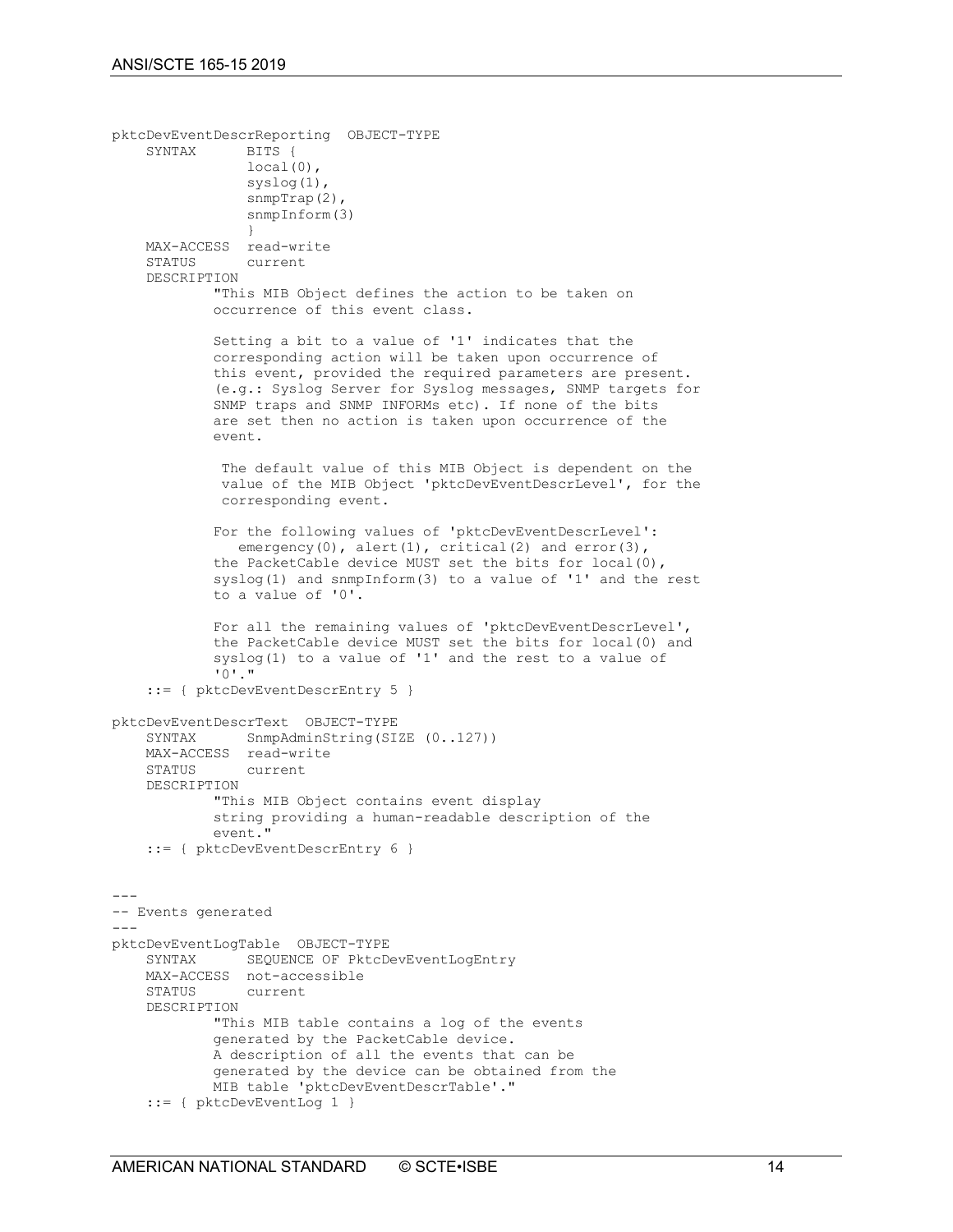```
pktcDevEventLogEntry OBJECT-TYPE
                PktcDevEventLogEntry
     MAX-ACCESS not-accessible
                 current
     DESCRIPTION
               "Each entry in this table describes an event that
               has occurred, indexed in the chronological order of 
               generation. The details of the event are borrowed
               from the parameters associated with the corresponding
               event entry in 'pktcDevEventDescrTable', at the
               time of the event generation.
               While all entries created as such can be cleared using 
               the MIB Object pktcDevEvControl, the Event entries 
               themselves cannot be individually deleted."
     INDEX { pktcDevEvLogIndex }
     ::= { pktcDevEventLogTable 1 }
PktcDevEventLogEntry ::= SEQUENCE {<br>pktcDevEvLogIndex Unsigned32,
    pktcDevEvLogIndex Unsigned32,<br>
pktcDevEvLogTime DateAndTime,
    pktcDevEvLogTime DateAndTime<br>
pktcDevEvLogEnterprise Unsigned32,
    pktcDevEvLogEnterprise Unsigned32,<br>pktcDevEvLogId Unsigned32,
    pktcDevEvLogId<br>pktcDevEvLogText
                                       SnmpAdminString,<br>SnmpAdminString,
    pktcDevEvLogEndpointName SnmpA<br>pktcDevEvLogType BITS,
    pktcDevEvLogType BITS,<br>
pktcDevEvLogTargetInfo SnmpAdminString,
    pktcDevEvLogTargetInfo
    pktcDevEvLogCorrelationId Unsigned32,<br>
pktcDevEvLogAdditionalInfo SnmpAdminString
    pktcDevEvLogAdditionalInfo<br>}
 }
pktcDevEvLogIndex OBJECT-TYPE
     SYNTAX Unsigned32
    MAX-ACCESS read-only<br>STATUS current
                  current
     DESCRIPTION
               "This MIB Object provides relative ordering of the 
               objects in the event log. 
                This object will always increase except when 
               (a) the log is reset via pktcDevEvControl, 
               (b) the device reboots and does not implement non-volatile
               storage for this log, 
               (c) it reaches the value 2^31.
              The next entry for all the above cases is 0.
               This also serves as an indicator of event sequence."
     ::= { pktcDevEventLogEntry 1 }
pktcDevEvLogTime OBJECT-TYPE
    SYNTAX DateAndTime<br>MAX-ACCESS read-only
    MAX-ACCESS read-only<br>STATUS current
                   current
     DESCRIPTION
               "This MIB Object provides a human-readable description 
               of the time at which the event occurred."
     ::= { pktcDevEventLogEntry 2 }
pktcDevEvLogEnterprise OBJECT-TYPE
     SYNTAX Unsigned32
     MAX-ACCESS read-only
     STATUS current
```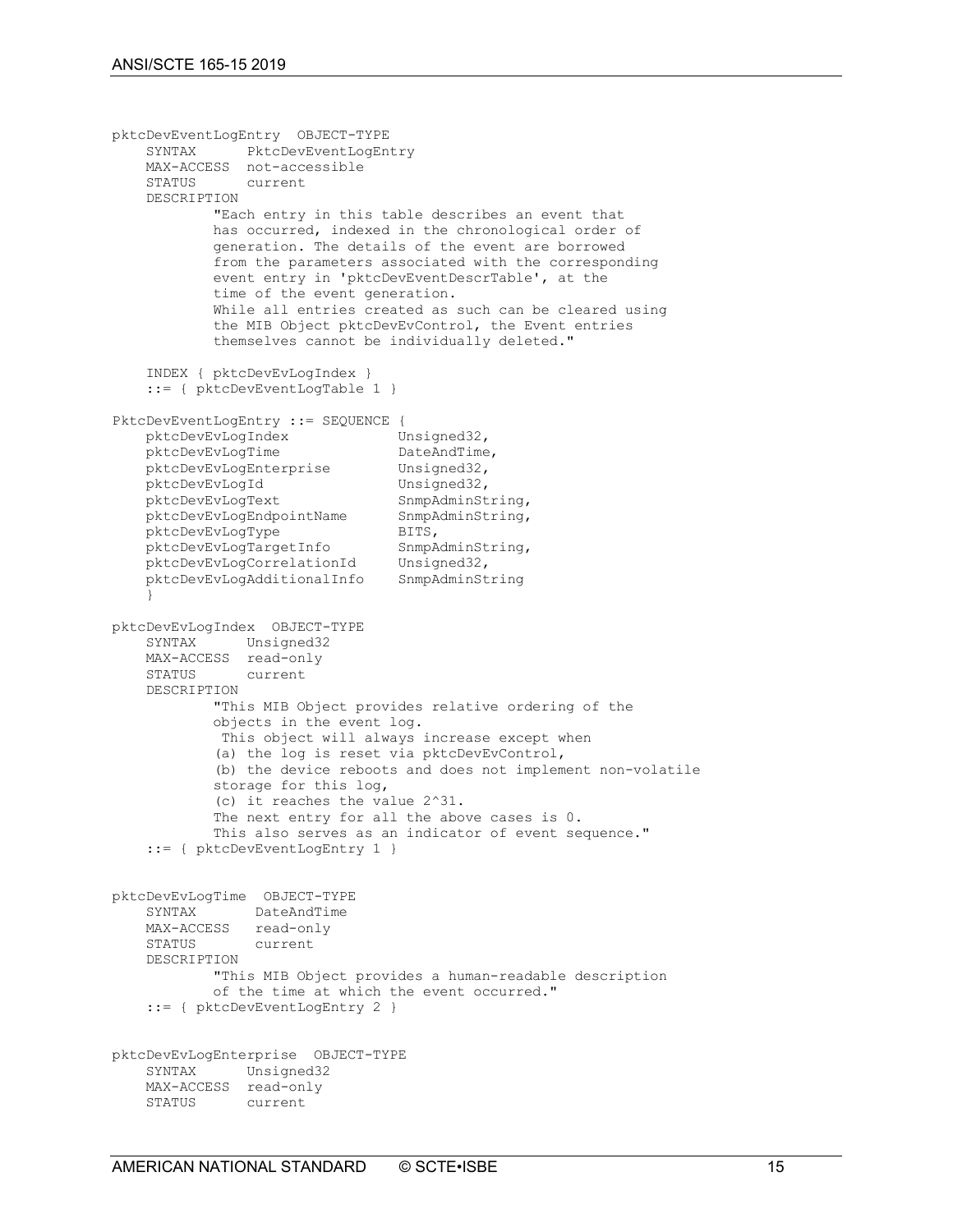```
 DESCRIPTION
             "This MIB Object provides the IANA enterprise number of
             the Organization defining the event. Thus, all PacketCable
             defined events will contain the CableLabs IANA enterprise
             number and for vendor-specific events it will contain
             the IANA enterprise number of the defining organization."
     ::= { pktcDevEventLogEntry 3 }
pktcDevEvLogId OBJECT-TYPE
                Unsigned32
    MAX-ACCESS read-only<br>STATUS current
                current
     DESCRIPTION
             "This MIB Object contains the event identifier for the 
             specific event to which the priority and 
             display strings belong. 
             The event identifier can either be PacketCable defined
             or vendor-specific."
     ::= { pktcDevEventLogEntry 4 }
pktcDevEvLogText OBJECT-TYPE
                SnmpAdminString
    MAX-ACCESS read-only<br>STATUS current
                current
     DESCRIPTION
             "This MIB Object contains the contents of 
             pktcDevEventDescrText, corresponding to the event, at 
             the moment of generation."
     ::= { pktcDevEventLogEntry 5 }
pktcDevEvLogEndpointName OBJECT-TYPE
               SnmpAdminString
    MAX-ACCESS read-only<br>STATUS current
                current
     DESCRIPTION
             "This MIB Object provides the endpoint identifier 
              followed by the PacketCable MTA's Fully Qualified 
              Domain Name (FQDN) and the IP Address (IP) 
              of the PacketCable MTA device. 
              This will be denoted as follows:
              aaln/n:<FQDN>/<IP>, where 'n' is the Endpoint number. 
 or
              <FQDN>/<IP> if it is not specific to an endpoint."
     ::= { pktcDevEventLogEntry 6 }
pktcDevEvLogType OBJECT-TYPE
                BITS {
                 local(0),
                syslog (1),
                 trap (2),
                inform (3)
 }
 MAX-ACCESS read-only
     STATUS current
     DESCRIPTION
             "This MIB Object contains the kind of actions taken by 
              the PacketCable device when the event under consideration
              occurred.
```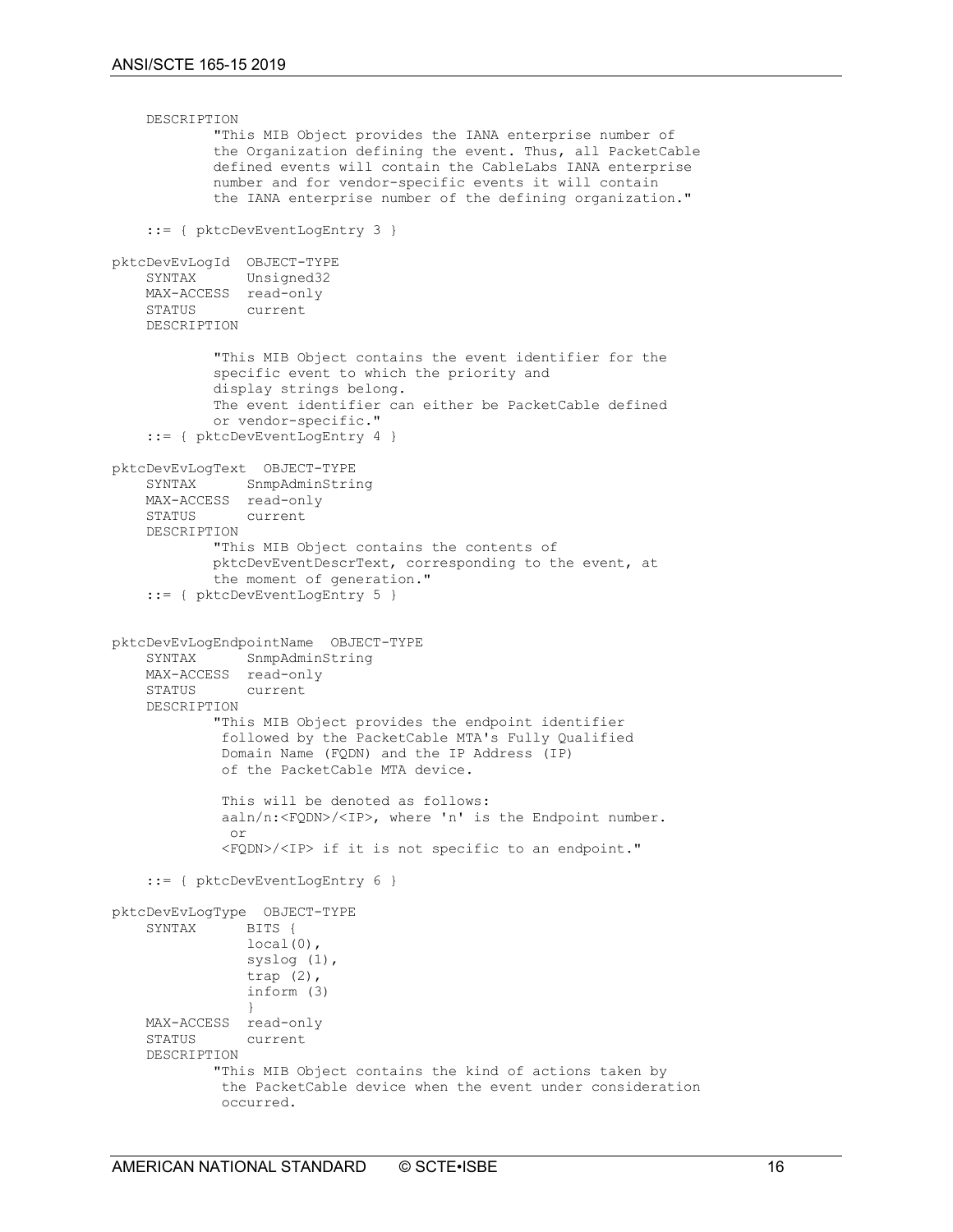```
 A bit with a value of 1 indicates the corresponding
              action was taken. Setting it to a value of 0 indicates 
              that the corresponding action was not taken.
              An event may trigger one or more actions (e.g.: Syslog and
              SNMP) or may remain as a local event since transmissions
              could be disabled or inhibited as defined by the Throttle 
              MIB Objects."
     ::= { pktcDevEventLogEntry 7 }
pktcDevEvLogTargetInfo OBJECT-TYPE
                SnmpAdminString
    MAX-ACCESS read-only<br>STATUS current
                current
     DESCRIPTION
             "This MIB Object contains a comma separated list of the 
             actions taken, along with the target IP address for the 
             generated event. 
             The syntax is as:
             <action-1/IP:port>,<action-2/IP:port>,<action-3/IP:port>
            Where <action-n/IP> is to be denoted as follows:
                For Syslog events:
                        syslog/<IP address of the Syslog Server:port>
                For SNMP traps:
                       snmpTrap/<IP address of the SNMP Server:port>
                For SNMP INFORMS:
                        snmpInform/<IP address of the SNMP Server:port>
              If there are multiple targets for the same type (SNMP 
              Traps sent to multiple IP addresses) or if there are 
              multiple messages sent to the same IP (Syslog and SNMP 
               sent to the same IP address) they need to be reported
               individually."
     ::= { pktcDevEventLogEntry 8 }
pktcDevEvLogCorrelationId OBJECT-TYPE
              Unsigned32
    MAX-ACCESS read-only<br>STATUS current
                current
     DESCRIPTION 
             " This MIB Object contains the correlation ID 
            generated by the MTA as per section 5.4.5 of [7] that
             was being used by the MTA when the event 
             was generated."
    ::= { pktcDevEventLogEntry 9 }
pktcDevEvLogAdditionalInfo OBJECT-TYPE
                SnmpAdminString
    MAX-ACCESS read-only<br>STATUS current
                current.
     DESCRIPTION
              "This MIB Object contains additional, useful 
             information in relation to the corresponding event that a
             PacketCable device might wish to report (for example: 
             parameterized data or debugging information). The format
             is vendor-specific.
             However, the PacketCable device is not required to 
             implement this functionality."
     ::= { pktcDevEventLogEntry 10 }
```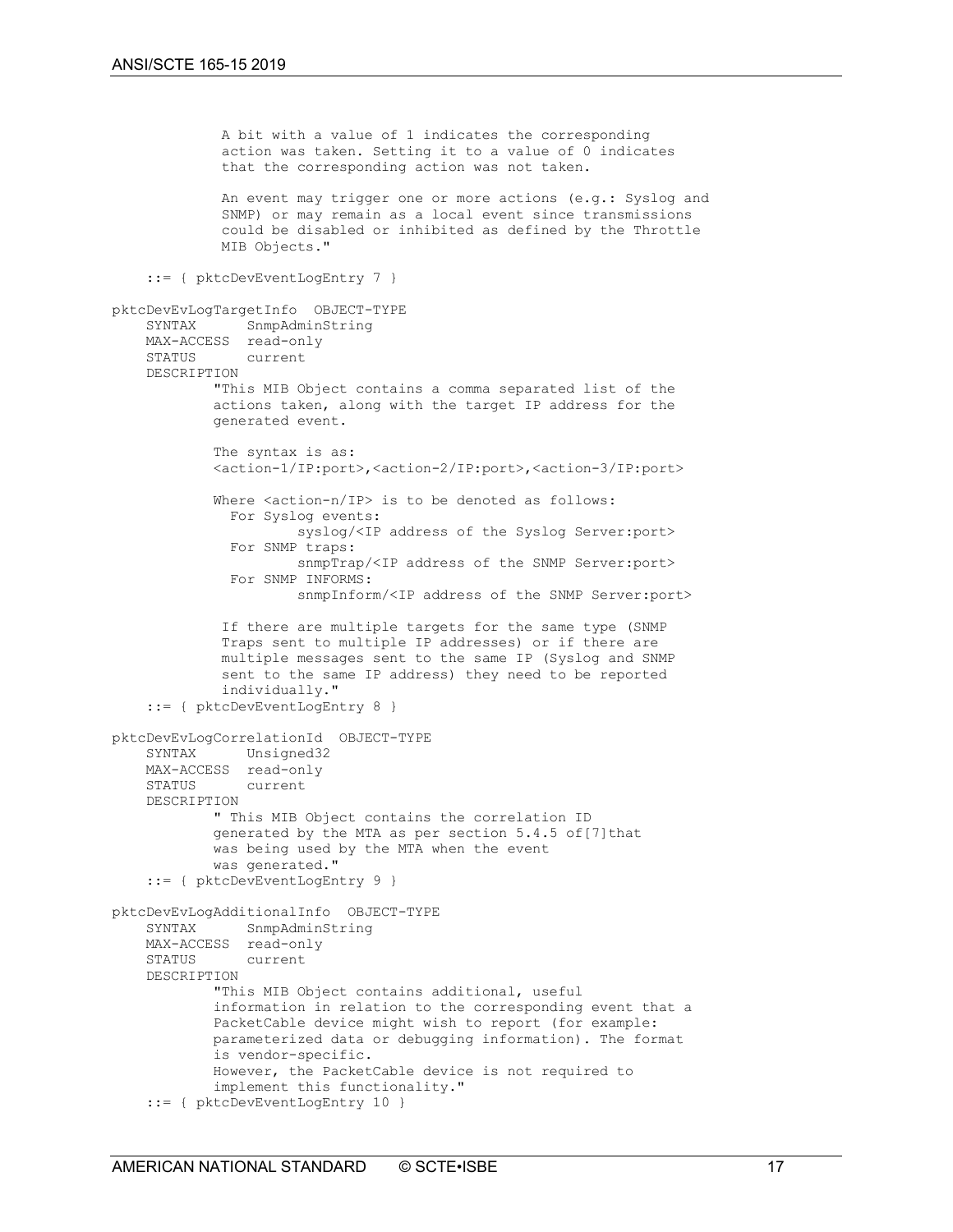```
---
-- Notifications
---
pktcDevEvNotificationIndex OBJECT IDENTIFIER ::= 
                                             { pktcDevEvNotification 0 }
pktcDevEvInform NOTIFICATION-TYPE
     OBJECTS {pktcDevEvLogIndex, pktcDevEvLogTime,
     pktcDevEvLogEnterprise,pktcDevEvLogId,
    pktcDevEvLogEndpointName,pktcDevEvLogCorrelationId,ifPhysAddress}<br>STATUS current
                current
     DESCRIPTION
             "This Notification MIB Objects contains the Inform 
              contents for event reporting "
     ::= { pktcDevEvNotificationIndex 1 }
pktcDevEvTrap NOTIFICATION-TYPE
     OBJECTS {pktcDevEvLogIndex, pktcDevEvLogTime,
     pktcDevEvLogEnterprise,pktcDevEvLogId,
    pktcDevEvLogEndpointName,pktcDevEvLogCorrelationId,ifPhysAddress}<br>STATUS current
                current
     DESCRIPTION
              "This Notification MIB Objects contains the Trap contents 
              for event reporting "
     ::= { pktcDevEvNotificationIndex 2 }
---
-- Conformance/Compliance
---pktcEventConformance OBJECT IDENTIFIER ::= { pktcEventMib 7 }
pktcEventCompliances OBJECT IDENTIFIER ::= { pktcEventConformance 1 }
pktcEventGroups OBJECT IDENTIFIER ::= { pktcEventConformance 2 }
pktcEventBasicCompliance MODULE-COMPLIANCE
                current
     DESCRIPTION
             "The compliance statement for devices that implement
    Event reporting feature."<br>MODULE -- pktcEventMib
            --pktcEventMib
MANDATORY-GROUPS {
                   pktcEventGroup,
                  pktcEventNotificationGroup
 }
 -- units of conformance
     ::= { pktcEventCompliances 3 }
pktcEventGroup OBJECT-GROUP
     OBJECTS {
             pktcDevEvControl,
             pktcDevEvSyslogAddressType,
             pktcDevEvSyslogAddress,
             pktcDevEvSyslogUdpPort,
             pktcDevEvThrottleAdminStatus,
             pktcDevEvThrottleThreshold,
             pktcDevEvThrottleInterval,
             pktcDevEvTransmissionStatus,
             pktcDevEventDescrEnterprise,
```